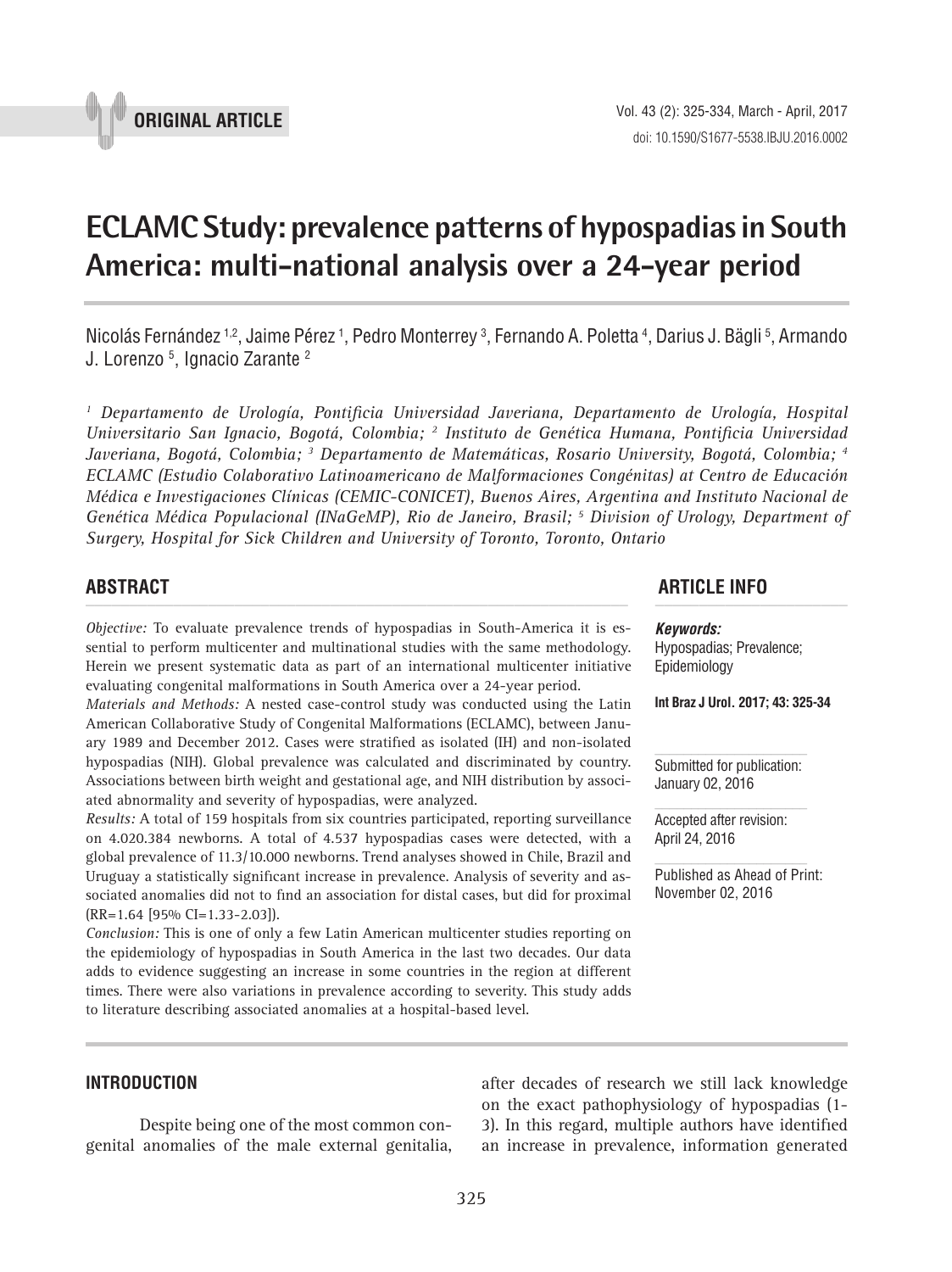from studies in Europe and North America (4-6). Although a global phenomenon is plausible, there is a paucity of information on the trends and impact of this condition in many other parts of the world (7, 8).

To date, there have been few hospital-based studies with regional information including children from other parts of the World, such as Central and South America and Africa (1, 2, 9). To address this, herein we present data gathered in a systematic fashion as part of an international multi-center initiative evaluating congenital malformations in South America. We hypothesized that prevalence patterns should follow similar patterns to those presented in previous publications in other regions around the world. The aim of the present study was to analyze trends and conduct an epidemiologic description over a 24-year period using information from the Latin-American Collaborative Study of Congenital Malformations (ECLAMC) (10).

# **MATERIALS AND METHODS**

# **Database description**

The ECLAMC initiative is a multicenter international collaboration designed to identify associated risk factors and potential causes of congenital anomalies (CA). The data collection methodology has previously been reported (10). For the purpose of the present analyses, we followed a nested case-control design (10), analyzing information forwarded from each participating center to the ECLAMC headquarters. Retrospective review of data from the ECLAMC database encompassed information gathered between January 1989 and December 2012. We focused our evaluation on newborns diagnosed with hypospadias.

# **Data collection and quality management**

Data collection followed a standardized methodology for the entire study period.

Population: Briefly, each participating center conducted daily surveillance of all newborns looking for a detectable CA. For every detected case, the following information was collected: mother's demographic data, prenatal and delivery information, and exposure to medications

and toxic substances during pregnancy. Personnel trained specifically in the ECLAMC methodology at each institution conducted these assessments. For every enrolled case, the immediate next same- -gender newborn was included as a control, collecting the same information.

Following approval of the study protocol by the ECLAMC board of directors and institutional ethics boards, information about all registered newborns with hypospadias and controls was gathered from the following countries: Argentina, Brazil, Bolivia, Chile, Colombia, Costa Rica, Ecuador, Paraguay, Peru, Uruguay and Venezuela. We excluded information from countries with incomplete registries, defined as those with more than 40% missing information in the database, and from those that failed to provide evidence of a continuous surveillance process over the study's timeframe.

## **Inclusion criteria**

Isolated hypospadias (IH) cases were strictly defined as male newborns with an ectopic urethral meatus located along the ventral aspect of the penis and no other CA. Depending on location, these were further categorized as glanular, coronal, penile and scrotal. (Perineal and penoscrotal were included in this last category) (11). There were 29 megameatus intact prepuce variant cases and for that reason these patients were included in the glanular hypospadias group. Associated scrotal findings were also recorded. Newborns with associated anomalies were separately labeled as non-isolated hypospadias (NIH) cases. Each one of the associated anomalies was described in detail following the ECLAMC protocol for each of the different anomalies.

# **Statistical analyses**

Global prevalence analysis: For each center prevalence rates were registered annually during study period then aggregated and individualized (per country) hypospadias prevalence patterns over time were calculated, testing the null hypothesis of a zero slope curve as evidence of lack of increase over time. Annual rate changes were estimated from the slope of a regression line drawn through the observed values. The signifi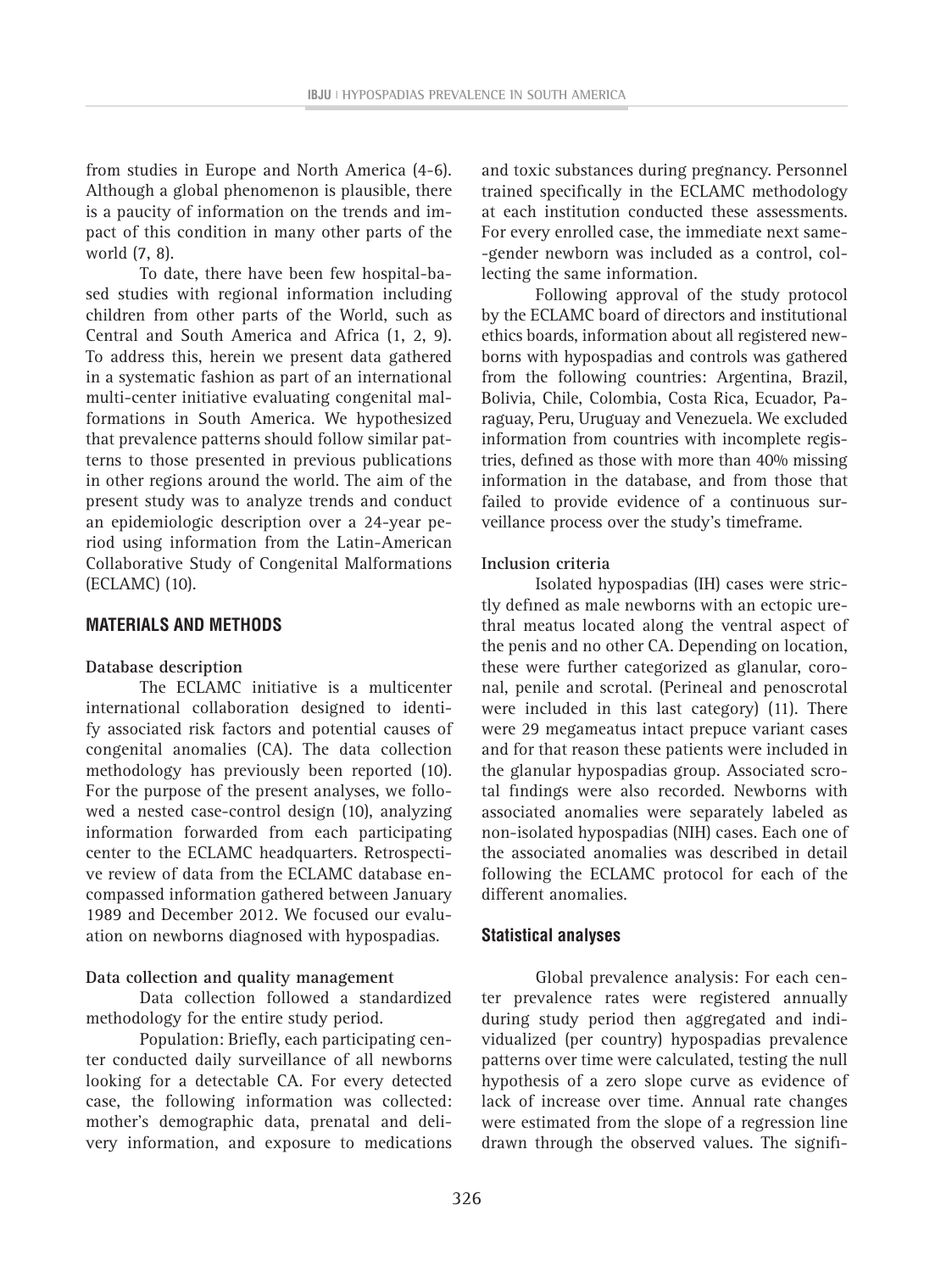cance and linearity of the rate trend were tested following the Cochran and Armitage test to assess for gradient in proportions from several independent, quantitatively ordered samples (as reported by Fleiss) (12). This analysis was based on the formula:

Rate=Intercept + slope  $*$  year (based on y=b + mx; where  $m = slope$ , and  $b = intercept$ ).

Exclusion of glanular cases prevalence analysis: To confirm the significance of the initial global trend we adjusted by hypospadias severity (exclusion of glanular cases) and performed a second analysis following a similar methodology as described before. We analyzed the population for trends, stratified based on country and hypospadias severity, as previously defined. In addition, this stratification was further evaluated for potential associations with NIH, reported as relative risks.

Secondary analysis adjusted for periods of time and countries: In order to give more support to the analysis, we verified our results and minimized biases by performing a secondary analysis for prevalence trends using a Poisson regression analysis, dividing the results for each country into periods of 5 years and adjusting for the effect of each hospital in the results. This was performed to reduce the effect of hospital registries in the results. The same analysis was performed after excluding all glanular cases for the reason mentioned above.

Associated anomalies analysis: For all NIH cases we analyzed the distribution of each associated abnormality and distribution based on hypospadias severity. In order to standardize assessment, we segregated associated anomalies by affected systems, i.e. genitourinary tract (GUT), gastrointestinal tract (GIT), limbs, facial anomalies (FA), cardiovascular (CV) and nervous system (CNS), abdominal wall (ABD), and others.

Lastly, we evaluated the impact of birth weight and maternal age in cases compared to controls using a Student T test. All analyses were conducted using Excel™.

### **RESULTS**

During the study period, a total of 192 centers in 12 countries supplied data to the centralized information center. After excluding countries with missing or incomplete information the final analysis comprised 159 hospitals from six South American countries.

Global population analysis: Between 1989 and 2013, the above-mentioned centers conducted surveillance on 4.020.384 newborns, detecting a total of 4.537 hypospadias, and resulting in a global prevalence of 11.3 per 10.000 newborns. Trend analysis demonstrated a global increase in annual prevalence of 0.2 hypospadias cases per 10.000 newborns per year (p<0.0001). This translates into a 3.3% increase over the study period (Figure-1).

The distribution of hypospadias cases by severity is shown in Table-1. A total of 82.2% of the hypospadias cases were isolated, with the remaining 17.8% being associated with other reported anomalies. Although we found an increase in prevalence trends for distal hypospadias, these failed to reach statistical significance (1.3% in 24 years).

Analysis of the severity distribution and presence of associated anomalies during the entire study period revealed no association with distal cases (glanular hypospadias  $RR=0.93$  [95% CI=0.85-1.01], coronal hypospadias RR=0.84 [95% CI=0.76-0.94]) whereas more proximal cases (penile hypospadias  $RR=1.64$  [95% CI=1.33-2.03], scrotal hypospadias RR=2.49 [95% CI 1.80-3.47]) were significantly associated with other congenital anomalies.

When specifically evaluating NIH cases, we identified 809 patients with 1117 associated anomalies. On average there were 1.7 anomalies per NIH patient. The most common associated anomaly was cryptorchidism, representing 15.3% of associated anomalies, followed by minor facial anomalies (7.52%). Distribution analysis showed that after excluding minor facial anomalies, the most commonly affected system was the GUT (23.3%), followed by major FA (20.5%), CV (10%), CNS (8.7%), limbs (8.2%),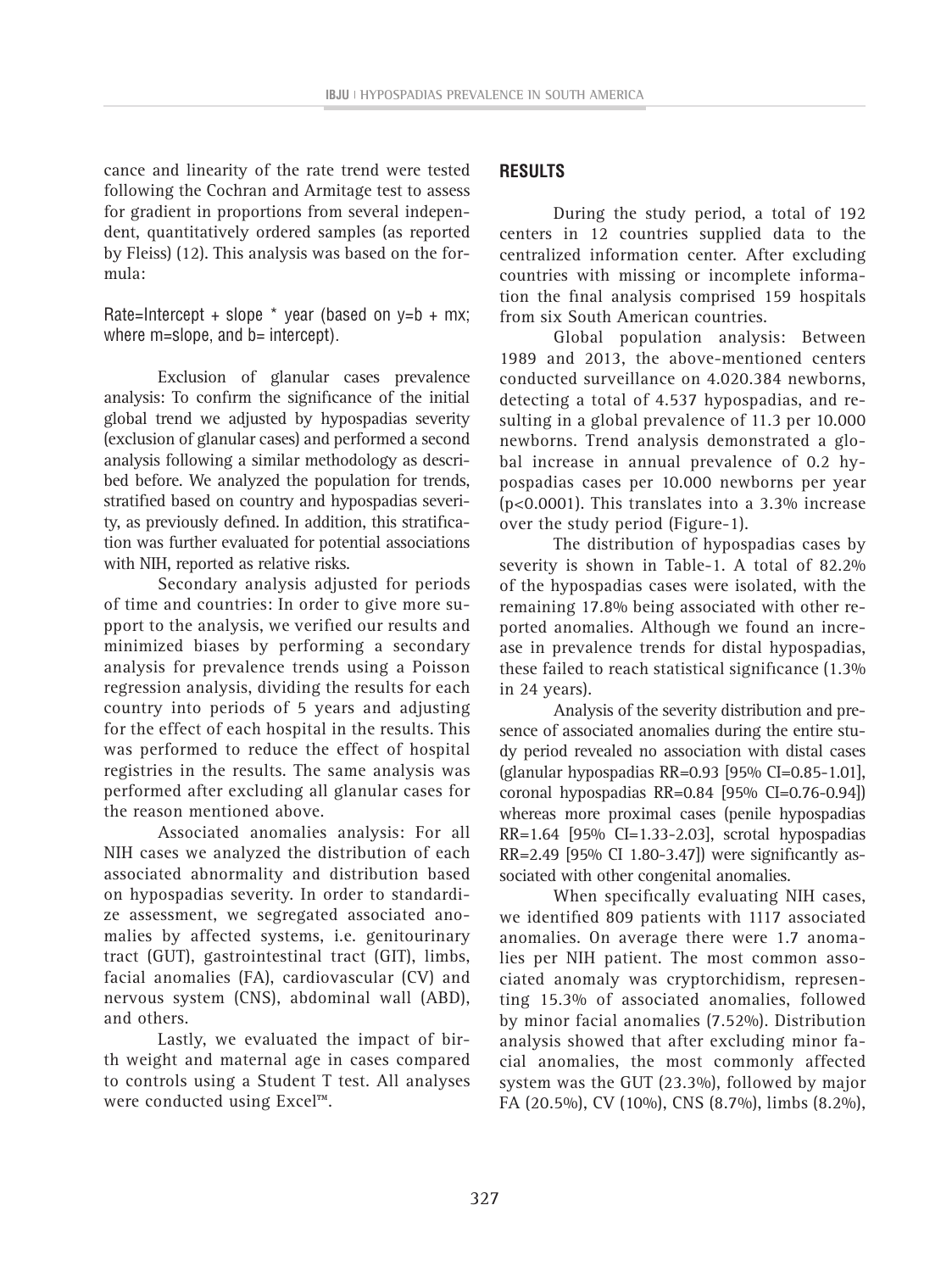**Figure 1 - Global prevalence trend of patients diagnosed with hypospadias at birth in 6 different countries in South America. The increasing trend is statistically significant. (p<0.001).**



GIT (6.3%), other anomalies (6%), and ABD (3.2%) Table-2. We detected 13 (1.6%) cases of Down's syndrome associated with hypospadias (nine glanular, three coronal and two penile). There were eight (0.7%) cases associated with Edwards` syndrome. VACTERL association was diagnosed in five (0.4%) cases Table-2.

The average birth weight of hypospadias cases was 2914.2+/-621.6 grams, compared with 3251.1+/-753.6 for controls (p<0.001). These results were adjusted for gestational age. The average age of the mother at the time of delivery was 26.2 years old  $(SD+/-5.6y)$  for hypospadias cases and 26.3 years old (SD+/-7.4 y) for controls (p=0.27).

Secondary adjusted analysis: Chile, Brazil and Uruguay showed a statistically significant increase in prevalence, while Argentina,

| Table 1 - Distribution of hypospadias according to severity and association with other anomalies. |  |  |
|---------------------------------------------------------------------------------------------------|--|--|
|---------------------------------------------------------------------------------------------------|--|--|

|                     | Total                 | <b>Isolated</b> | Non-Isolated          |                     |  |
|---------------------|-----------------------|-----------------|-----------------------|---------------------|--|
| Type of Hypospadias | $(N - \frac{9}{6})^1$ | (N)             | $(N - \frac{9}{6})^2$ | RR (95% CI)         |  |
| Glanular            | 2189 (48.3%)          | 1822            | 376 (16.8%)           | $0.93(0.85 - 1.01)$ |  |
| Coronal             | 1800 (39.7%)          | 1521            | 279 (15.5%)           | $0.84(0.76 - 0.94)$ |  |
| Penile              | 388 (8.6%)            | 286             | 102 (26.3%)           | $1.64(1.33 - 2.03)$ |  |
| Scrotal             | 148 (3.4%)            | 96              | 52 (35.1%)            | $2.49(1.80 - 3.47)$ |  |
| <b>Total</b>        | 4534 (100%)           | 3725            | 809                   |                     |  |

<sup>1</sup> = Percentage of each type of total; <sup>2</sup> = Percentage of Non-isolated cases of total cases in each type.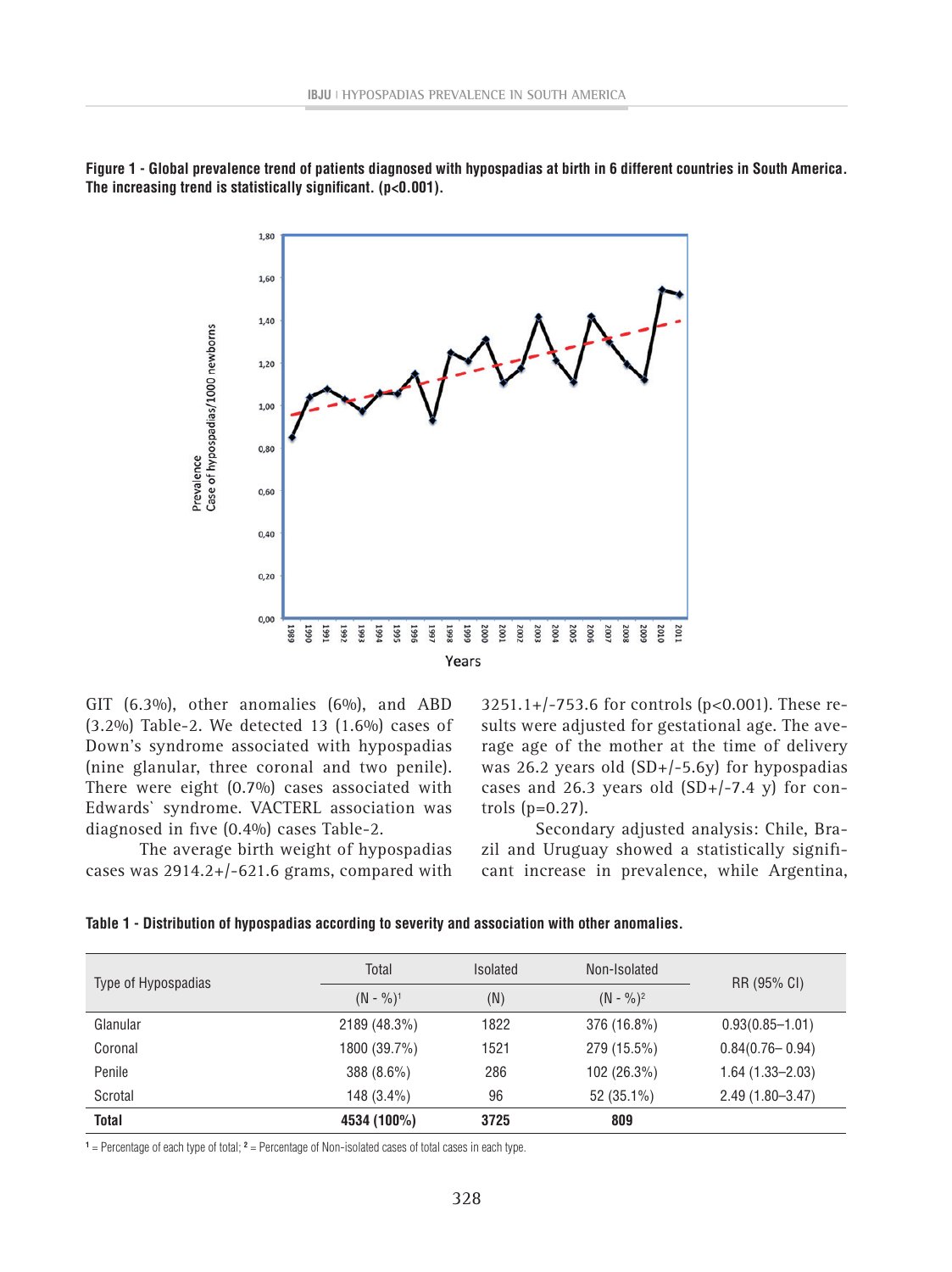| Systems                | Malformation                    | Glanular       | Coronal        | Penile           | Scrotal      | Total          | Percent |
|------------------------|---------------------------------|----------------|----------------|------------------|--------------|----------------|---------|
| Genito-urinary tract   | Cryptorchidism                  | 64             | 58             | 34               | 15           | 171            | 15.31   |
| $(23.8\%)$             | Hydronephrosis                  | 7              | 9              | 5                | 2            | 23             | 2.06    |
|                        | <b>Renal Agenesis</b>           | 10             | 5              | 1                | 0            | 16             | 1.43    |
|                        | Hydrocele                       | 8              | 5              | 0                | 0            | 13             | 1.16    |
|                        | Inguinal Hernia                 | 7              | 4              | 1                | 1            | 13             | 1.16    |
| Facial                 | Cleft lip/palate                | 33             | 31             | 5                | 8            | 77             | 6.89    |
| $(20.5\%)$             | Micrognathia                    | 22             | 21             | 7                | 4            | 54             | 4.83    |
|                        | Low ear implantation            | 19             | 18             | 5                | 2            | 44             | 3.94    |
|                        | Preauricular pit                | 20             | 17             | 3                | 0            | 40             | 3.58    |
|                        | Microtia                        | 5              | 8              | 1                | 0            | 14             | 1.25    |
| Cardiovascular         | Ventricular septal defect       | 16             | 9              | $\mathbf{1}$     | 6            | 32             | 2.86    |
| $(10.0\%)$             | Single umbilical artery         | 7              | 10             | 4                | 4            | 25             | 2.24    |
|                        | Auricular septal defect         | 9              | 6              | 3                | 2            | 20             | 1.79    |
|                        | Valvular anomalies              | 5              | 2              | 5                | 0            | 12             | 1.07    |
|                        | <b>Patent Ductus arteriosus</b> | 1              | 3              | 3                | 0            | $\overline{7}$ | 0.63    |
| Central Nervous system | Hydrocephalus                   | 32             | 17             | 15               | 9            | 73             | 6.54    |
| $(8.7\%)$              | Spina bifida                    | 9              | 3              | 1                | 2            | 15             | 1.34    |
|                        | Other                           | 3              | 4              | 1                | 1            | 9              | 0.81    |
| Limbs                  | Polydactyly                     | 19             | 11             | $\mathbf{1}$     | $\mathbf{1}$ | 32             | 2.86    |
| $(8.2\%)$              | Hip Displasia                   | 8              | 7              | 1                | 0            | 16             | 1.43    |
|                        | Clinodactyly                    | 3              | 6              | 3                | 0            | 12             | 1.07    |
|                        | Arthrogryposis                  | 4              | 2              | 2                | 1            | 9              | 0.81    |
|                        | Camptodactyly                   | 3              | 1              | 0                | 0            | 4              | 0.36    |
| Gastrointestinal tract | <b>Imperforated Anus</b>        | 13             | 12             | 13               | 3            | 41             | 3.67    |
| $(6.4\%)$              | Esophageal atresia              | $\overline{7}$ | 5              | 3                | 2            | 17             | 1.52    |
|                        | Duodenal atresia                | 2              | 3              | 1                | 0            | 6              | 0.54    |
|                        | Anal stenosis                   | 2              | 1              | 0                | 0            | 3              | 0.27    |
|                        | Ileal stenosis                  | 0              | 1              | $\boldsymbol{0}$ | 0            | 1              | 0.09    |
| Abdominal wall defects | Omphalocele                     | 9              | 10             | 0                | 1            | 20             | 1.79    |
| $(3.0\%)$              | Diaphragmatic anomalies         | 0              | 4              | 1                | 1            | 6              | 0.54    |
|                        | Rectus abdominus<br>diastasis   | 1              | 3              | 1                | 1            | 6              | 0.54    |
|                        | Gastroschisis                   | 2              | 1              | 0                | 1            | 4              | 0.36    |
| Others                 | Redundant skin at the neck      | 3              | $\overline{2}$ | $\boldsymbol{9}$ | 9            | 23             | 2.06    |
| $(6.0\%)$              | Nevus                           | 7              | 7              | 0                | 0            | 14             | 1.25    |
|                        | Hemangioma                      | 9              | 3              | 1                | 0            | 13             | 1.16    |
|                        | Supernumerary nipple            | 3              | 6              | 1                | 0            | 10             | 0.90    |
|                        | Pterigium colli                 | 3              | 3              | 0                | 1            | 7              | 0.63    |
| <b>TOTALS</b>          |                                 | 466            | 391            | 163              | 97           | 1117           |         |

#### **Table 2 - Five most common associated anomalies by system and its distribution according to the severity of hypospadias.**

§ Total number of cases includes cases not shown in table.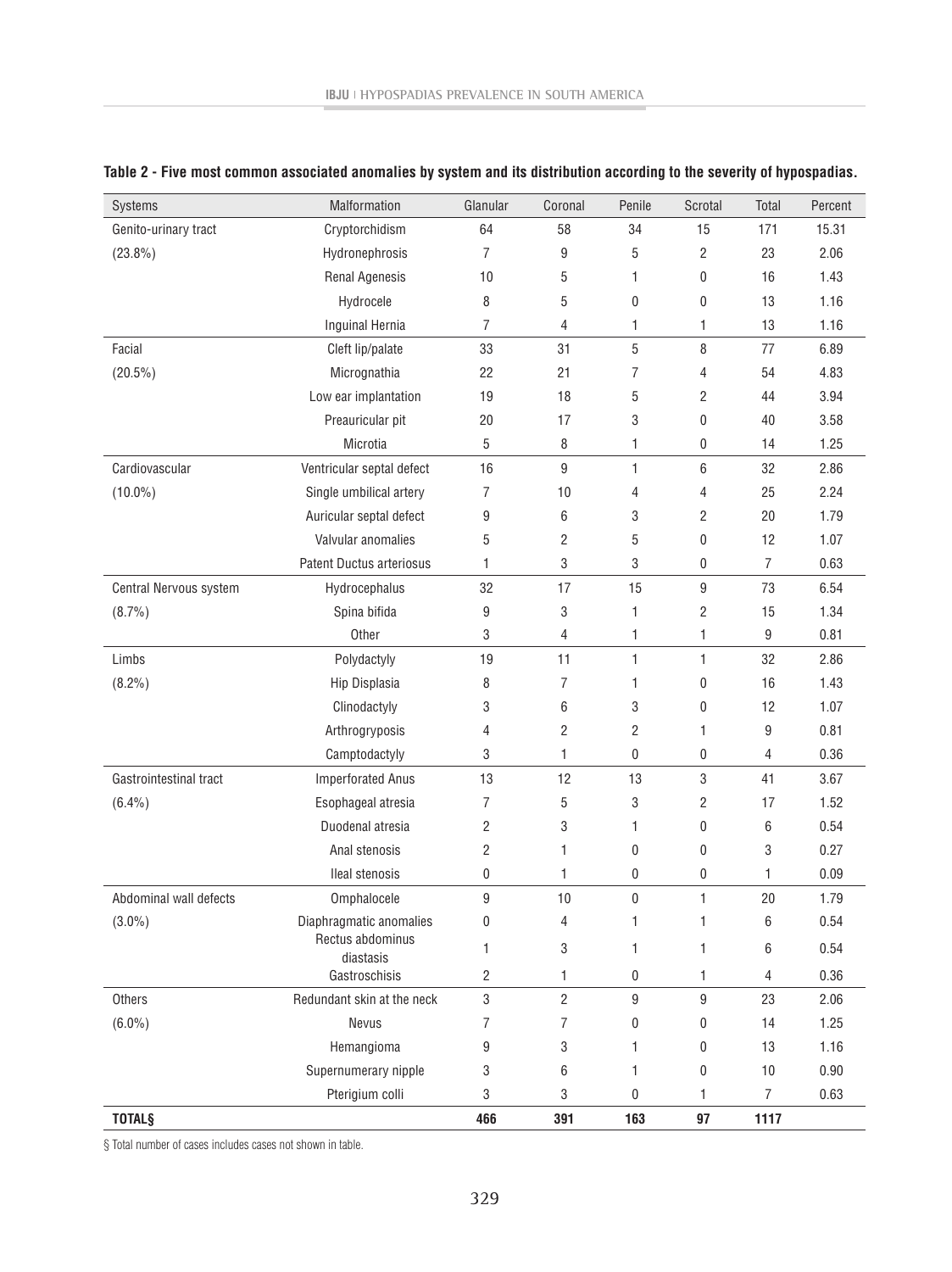Colombia and Venezuela did not in the initial analysis. In the secondary analysis with grouping by periods of time, the Poisson regression showed no statistically significant increase or reduction in prevalence. Results per country showed a statistically significant increase in Uruguay and Venezuela in different periods of time during the study period Table-3. Uruguay showed the longest period of significant increase over time. On the other hand, Argentina was the only country with a trend towards reduction since 1992.

After excluding glanular cases, there was no significant increase or reduction in prevalence globally during the study period. Trends by country showed a reduction or increase in prevalence during different periods Table-4. The most significant changes were in Uruguay where an 80% reduction was recorded between 2002 and 2011.

#### **DISCUSSION**

The present study provides epidemiological evidence that over the past two decades there has been an increase in hypospadias prevalence in different countries in South America and at different

| Table 3 - Results from adjusted regression models evaluating temporal changes in the prevalence of total hypospadias |  |
|----------------------------------------------------------------------------------------------------------------------|--|
| from 1982 to 2011 in six countries of South America.                                                                 |  |

|                      |              | Period                   |                 |                 |                 |                 |                 |
|----------------------|--------------|--------------------------|-----------------|-----------------|-----------------|-----------------|-----------------|
| Country <sup>1</sup> |              | 1982 - 1986              | 1987 - 1991     | 1992 - 1996     | 1997-2001       | $2002 - 2006$   | 2007 - 2011     |
| ARG                  | <b>IRR</b>   | 1.0                      | 0.93            | 0.75            | 0.84            | 0.74            | 0.60            |
|                      | 95%Cl        | (Ref.)                   | $(0.74 - 1.16)$ | $(0.62 - 0.92)$ | $(0.71 - 1.00)$ | $(0.58 - 0.95)$ | $(0.37 - 0.98)$ |
|                      | P            | $\overline{\phantom{a}}$ | 0.501           | 0.005           | 0.055           | 0.016           | 0.039           |
| <b>BRZ</b>           | <b>IRR</b>   | 1.0                      | 0.97            | 1.03            | 1.10            | 1.05            | 0.90            |
|                      | 95%CI        | (Ref.)                   | $(0.73 - 1.29)$ | $(0.72 - 1.48)$ | $(0.79 - 1.54)$ | $(0.79 - 1.38)$ | $(0.66 - 1.22)$ |
|                      | P            | $\overline{\phantom{a}}$ | 0.830           | 0.871           | 0.583           | 0.750           | 0.489           |
| CHL                  | <b>IRR</b>   | 1.0                      | 0.86            | 0.88            | 0.76            | 0.89            | 0.96            |
|                      | 95%CI        | (Ref.)                   | $(0.52 - 1.41)$ | $(0.54 - 1.44)$ | $(0.58 - 1.00)$ | $(0.64 - 1.23)$ | $(0.73 - 1.25)$ |
|                      | P            | $\overline{\phantom{a}}$ | 0.545           | 0.617           | 0.054           | 0.476           | 0.770           |
| COL                  | <b>IRR</b>   | 1.0                      | 0.83            | 1.05            | 1.63            | 0.93            | 0.76            |
|                      | 95%Cl        | (Ref.)                   | $(0.30 - 2.31)$ | $(0.26 - 4.16)$ | $(1.33 - 2.08)$ | $(0.61 - 1.40)$ | $(0.42 - 1.36)$ |
|                      | P            | $\overline{\phantom{a}}$ | 0.798           | 0.018           | 0.166           | 0.403           | 0.348           |
| URU                  | <b>IRR</b>   | 1.0                      | 1.37            | 1.15            | 1.55            | 1.67            | 1.92            |
|                      | 95%Cl        | (Ref.)                   | $(0.92 - 2.04)$ | $(0.65 - 2.06)$ | $(1.09 - 2.19)$ | $(0.98 - 2.85)$ | $(1.16 - 3.18)$ |
|                      | P            | $\overline{\phantom{a}}$ | 0.120           | 0.627           | 0.015           | 0.058           | 0.011           |
| VEN                  | <b>IRR</b>   | 1.0                      | 1.16            | 1.67            | 1.01            | 1.12            | 1.58            |
|                      | 95%CI        | (Ref.)                   | $(0.88 - 1.52)$ | $(1.30 - 2.14)$ | $(0.74 - 1.37)$ | $(1.04 - 1.19)$ | $(1.49 - 1.67)$ |
|                      | P            | $\overline{\phantom{a}}$ | 0.294           | < 0.001         | 0.935           | < 0.001         | < 0.001         |
| <b>TOTAL</b>         | <b>IRR</b>   | 1.0                      | 0.98            | 0.99            | 1.02            | 0.99            | 0.93            |
|                      | 95%CI        | (Ref.)                   | $(0.83 - 1.16)$ | $(0.81 - 1.21)$ | $(0.85 - 1.22)$ | $(0.84 - 1.16)$ | $(0.75 - 1.14)$ |
|                      | $\mathsf{P}$ |                          | 0.847           | 0.931           | 0.869           | 0.893           | 0.485           |

1 Countries: **ARG** = Argentina; **BOL** = Bolivia; **BRZ** = Brazil; **CHL** = Chile; **URU** = Uruguay; **VEN** = Venezuela; **IRR** = prevalence-rate ratios estimated from Poisson regression adjusted by hospital compared to the reference period; 95%CI = 95% Confidence Interval; P value according the regression model; ND = no data coverage.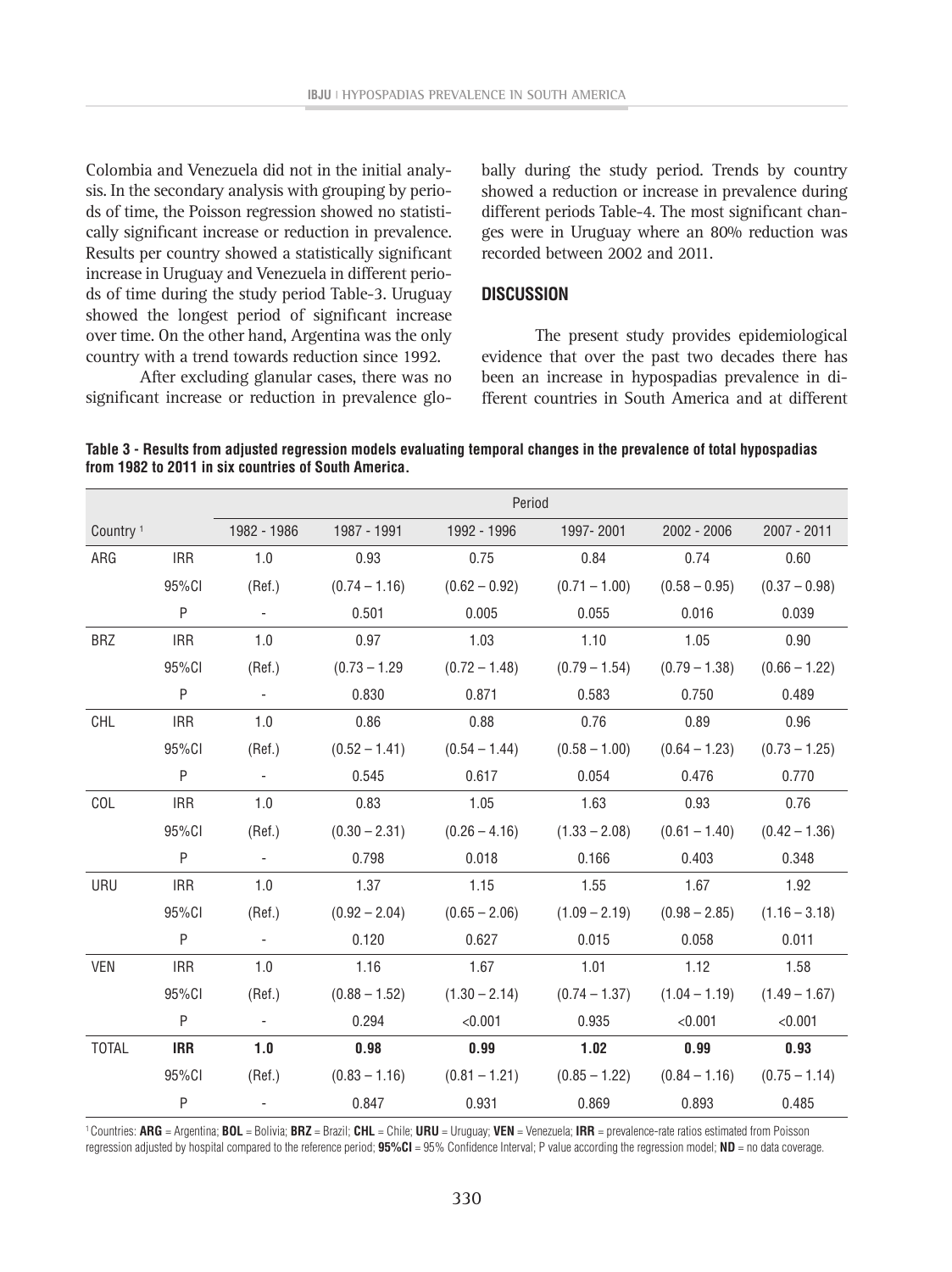|                      |                        | Period         |                |                |                 |                 |                    |                 |
|----------------------|------------------------|----------------|----------------|----------------|-----------------|-----------------|--------------------|-----------------|
| Country <sup>1</sup> |                        | 1982 - 1986    | 1987 - 1991    | 1992 - 1996    | 1997-2001       | $2002 - 2006$   | 2007 - 2011        | Total           |
| ARG                  | Total births (N)       | 193.692        | 276.788        | 311.582        | 230.747         | 204.210         | 99.746             | 1,316.765       |
|                      | Cases $(N)^2$          | 98             | 118            | 123            | 113             | 93              | 39                 | 584             |
|                      | Rate <sup>3</sup>      | 5.1            | 4.3            | 3.9            | 4.9             | 4.6             | 3.9                | 4.4             |
|                      | 95% CI                 | $(4.1 - 6.2)$  | $(3.5 - 5.1)$  | $(3.3 - 4.7)$  | $(4.0 - 5.9)$   | $(3.7 - 5.6)$   | $(2.8 - 5.3)$      | $(4.1 - 4.8)$   |
| <b>BRZ</b>           | Total births (N)       | 235.217        | 204.756        | 193.227        | 161.080         | 185.003         | 130.900            | 1,110.183       |
|                      | Cases $(N)^2$          | 225            | 162            | 220            | 240             | 284             | 176                | 1.307           |
|                      | Rat <sup>e3</sup>      | 9.6            | 7.9            | 11.4           | 14.9            | 14.8            | 13.2               | 11.7            |
|                      | 95% CI                 | $(8.4 - 10.9)$ | $(6.7 - 9.2)$  | $(9.9 - 13.0)$ | $(13.1 - 16.9)$ | $(13.1 - 16.7)$ | $(11.3 -$<br>15.3) | $(11.0 - 12.3)$ |
| CHL                  | Total births (N)       | 48.130         | 85.278         | 69.042         | 117.328         | 149.650         | 70.318             | 539.746         |
|                      | Cases $(N)^2$          | 31             | 38             | 45             | 59              | 56              | 20                 | 249             |
|                      | Rate3                  | 6.4            | 4.5            | 6.5            | 5.0             | 3.7             | 2.7                | 4.6             |
|                      | 95% CI                 | $(4.4 - 9.1)$  | $(3.1 - 6.1)$  | $(4.8 - 8.7)$  | $(3.8 - 6.5)$   | $(2.8 - 4.9)$   | $(1.6 - 4.2)$      | $(4.0 - 5.2)$   |
| COL                  | Total births (N)       | 11.672         | 14.762         | 9.571          | 2.286           | 48.308          | 33.116             | 119.715         |
|                      | Cases (N) <sup>2</sup> | 12             | 10             | 5              | 4               | 36              | 21                 | 88              |
|                      | Rate <sup>3</sup>      | 10.3           | 6.8            | 5.2            | 17.5            | 6.2             | 6.0                | 6.8             |
|                      | 95% CI                 | $(5.3 - 18.0)$ | $(3.2 - 12.5)$ | $(1.7 - 12.1)$ | $(4.8 - 44.8)$  | $(4.2 - 8.9)$   | $(3.7 - 9.3)$      | $(5.4 - 8.4)$   |
| URU                  | Total births (N)       | 52.476         | 54.050         | 25.831         | 59.397          | 19.573          | 3.810              | 215.137         |
|                      | Cases $(N)^2$          | 23             | 24             | 4              | 21              | 6               | 1                  | 79              |
|                      | Rate <sup>3</sup>      | 4.3            | 4.4            | 1.5            | 3.5             | 3.1             | 2.6                | 3.7             |
|                      | 95% CI                 | $(2.8 - 6.6)$  | $(2.9 - 6.6)$  | $(0.4 - 3.9)$  | $(2.2 - 5.4)$   | $(1.1 - 6.7)$   | $(0.1 - 14.6)$     | $(2.9 - 4.6)$   |
| <b>VEN</b>           | Total births (N)       | 54.036         | 78.084         | 84.782         | 68.686          | 93.605          | 28.532             | 407.725         |
|                      | Cases $(N)^2$          | 34             | 33             | 44             | 22              | 45              | 40                 | 218             |
|                      | Rate <sup>3</sup>      | 6.3            | 4.2            | 5.2            | 3.2             | 4.8             | 14.0               | 5.3             |
|                      | 95% CI                 | $(4.4 - 8.8)$  | $(2.9 - 5.9)$  | $(3.8 - 7.0)$  | $(2.0 - 4.8)$   | $(3.5 - 6.4)$   | $(10.0 -$<br>19.1) | $(4.7 - 6.1)$   |

**Table 4 - Number of total births, cases and rates (per 10,000 births) of severe hypospadias by period of time in six countries of South America.**

1 Countries: **ARG** = Argentina; **BOL** = Bolivia; **BRZ** = Brazil; **CHL** = Chile; **URU** = Uruguay; **VEN** = Venezuela; **IRR** = prevalence-rate ratios estimated from Poisson regression adjusted by hospital compared to the reference period; **95%CI** = 95% Confidence Interval; P value aording the regression model.

points in time. This finding is consistent with reports from other parts of the World. To our knowledge, our analysis is one of few large-scale studies to specifically focus on the Latin American population, and is particularly valuable given the limited information in our region (13). The global prevalence reported herein (11.3/10.000 newborns) is very similar to other studies worldwide (9, 14, 15). In agreement with data reported by Palouzzi et al., showing an increase in prevalence in the United States during a similar period of time, we also detected an increase in prevalence in South America. A similar trend was recently

#### reported in Sweden (16).

Importantly, the ECLAMC database includes distal hypospadias cases in the analysis (15-17), this provides a more accurate picture of the true prevalence of the condition. Also, the methodology of a standardized physical examination on all newborns for every involved center reduces the probability of over-diagnosis. Surprisingly, in stark contrast with other studies such as the Metropolitan Atlanta Congenital Birth Defects Program (MACDP), we did not detect an increase in more severe hypospadias cases over time in the global analysis, and noticed that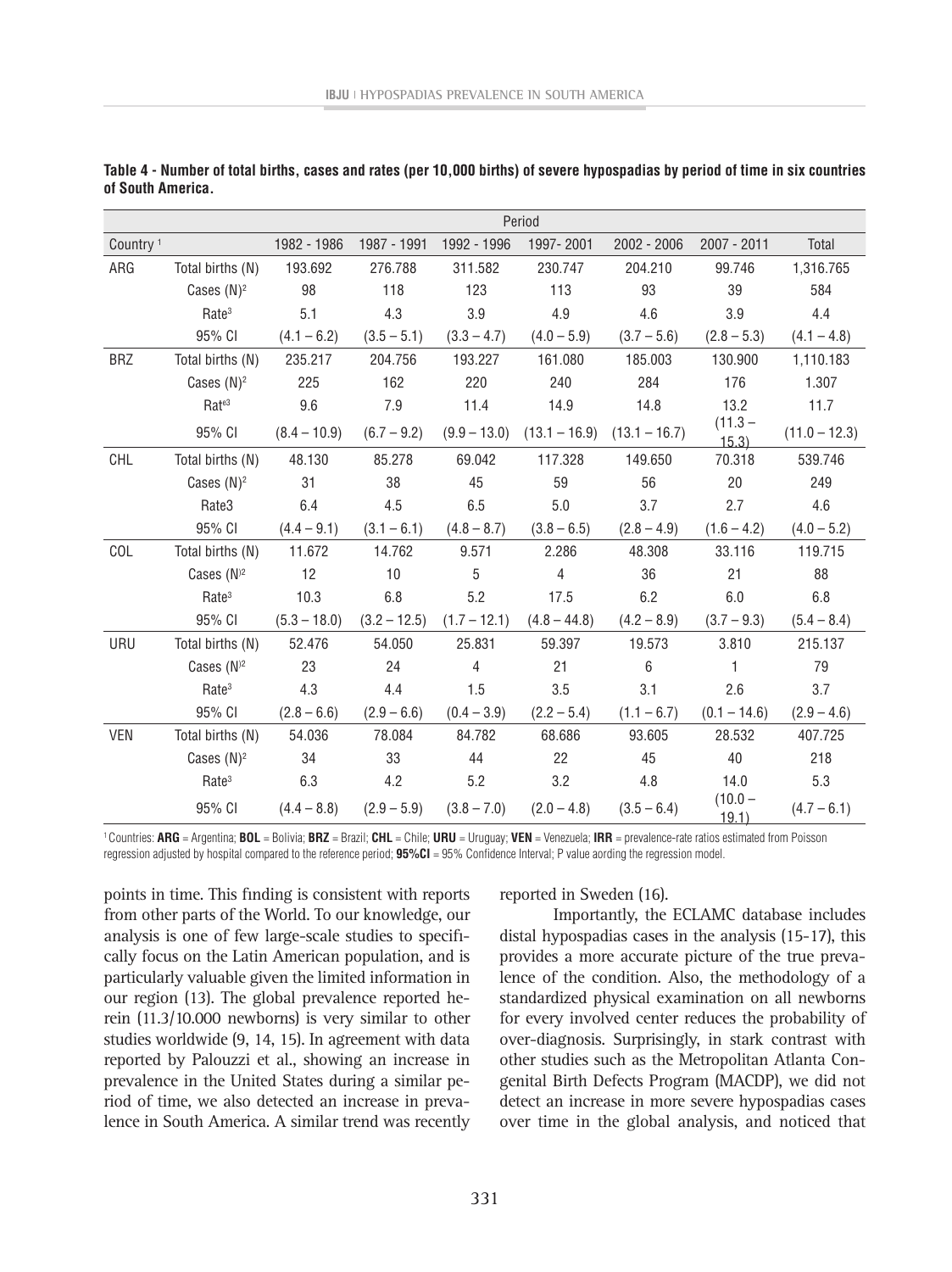the trends favored higher prevalence at the expense of distal defects. Our detection procedure remained the same throughout the study confirming that these results are not a result of detection bias.

Other reports from developed countries have found an increase in prevalence of hypospadias of 1 to 4%, consistent with our increase of 3.3% (18). We acknowledge that an argument could be made for our findings being subject to artifact triggered by better reporting over time; however, the nature of our methodology dramatically reduced this potential bias. Nonetheless, the secondary analysis excluding glanular cases failed to support the initially detected increase. Specific regions showed an increase or reduction in prevalence. Given the latter there are important characteristics that deserve further evaluation, including the impact of industrialization, environmental pollution with different chemicals, and degree of urbanization in different regions with significant changes in prevalence. Our future studies will evaluate geographical and regional differences according to the secondary analysis results. It is interesting to highlight the different trends detected for different South American countries, raising the possibility of differences in socioeconomics and industrialization as an explanation for the reported trends. This hypothesis is supported by results from other studies, such as that of Li et al., who found that the global increase in prevalence in China was more evident in urban areas (19, 20).

The severity distribution in this report is consistent with previous literature, with a similar breakdown and predominance of distal hypospadias cases. Similarly, we corroborate literature that indicates an association between proximal hypospadias defects and other associated anomalies. For example, Leung et al. established that 20% of patients with hypospadias had other associated anomalies, similar to our results (20). Our data is novel in terms of exploring the degree of this association. For glanular and coronal hypospadias, we found no statistically significant results, whereas for penile and scrotal hypospadias we noted a positive association, with a gradient in favor of anomalies being more prevalent for the most proximal hypospadias defects. Some anomalies share similar molecular mechanisms that may explain their co-occurrence. A literature review on this topic provided little information. For instance, there are no reported associations between cleft lip/ palate and hypospadias in the OMIM database, and many other studies have failed to detect links herein described between specific anomalies and proximal hypospadias. Although far from being conclusive and in clear need of further study, the information provided sets the basis for future studies specifically focusing on the presence of multiple anomalies in children with genitourinary congenital defects.

There are important shortcomings and limitations that deserve acknowledgement in the present study. We accept that the methodology employed is sub-optimal, as it did not include the entire population at risk (i.e. all male newborns in each country), leaving proportions of the population out of the analysis. Nevertheless, the surveillance protocol was strictly enforced, allowing us to capture information on a substantial number of babies over a long period of time. In addition, as previously mentioned, our findings may be driven by better detection compared to other surveillance systems, which conceptually can systematically favor good detection. Although plausible, the reported worldwide trends support the possibility of an increase in prevalence that has previously been reported for this large continental region but limited to specific regions for short periods of time.

Hospital-based sources of information may limit the final prevalence trend analysis due to differences in surveillance between centers during the study period. We tried to overcome this limitation with the secondary analysis. Lastly, it could be argued that the number of cases reported in this study could be biased due to detection in referral centers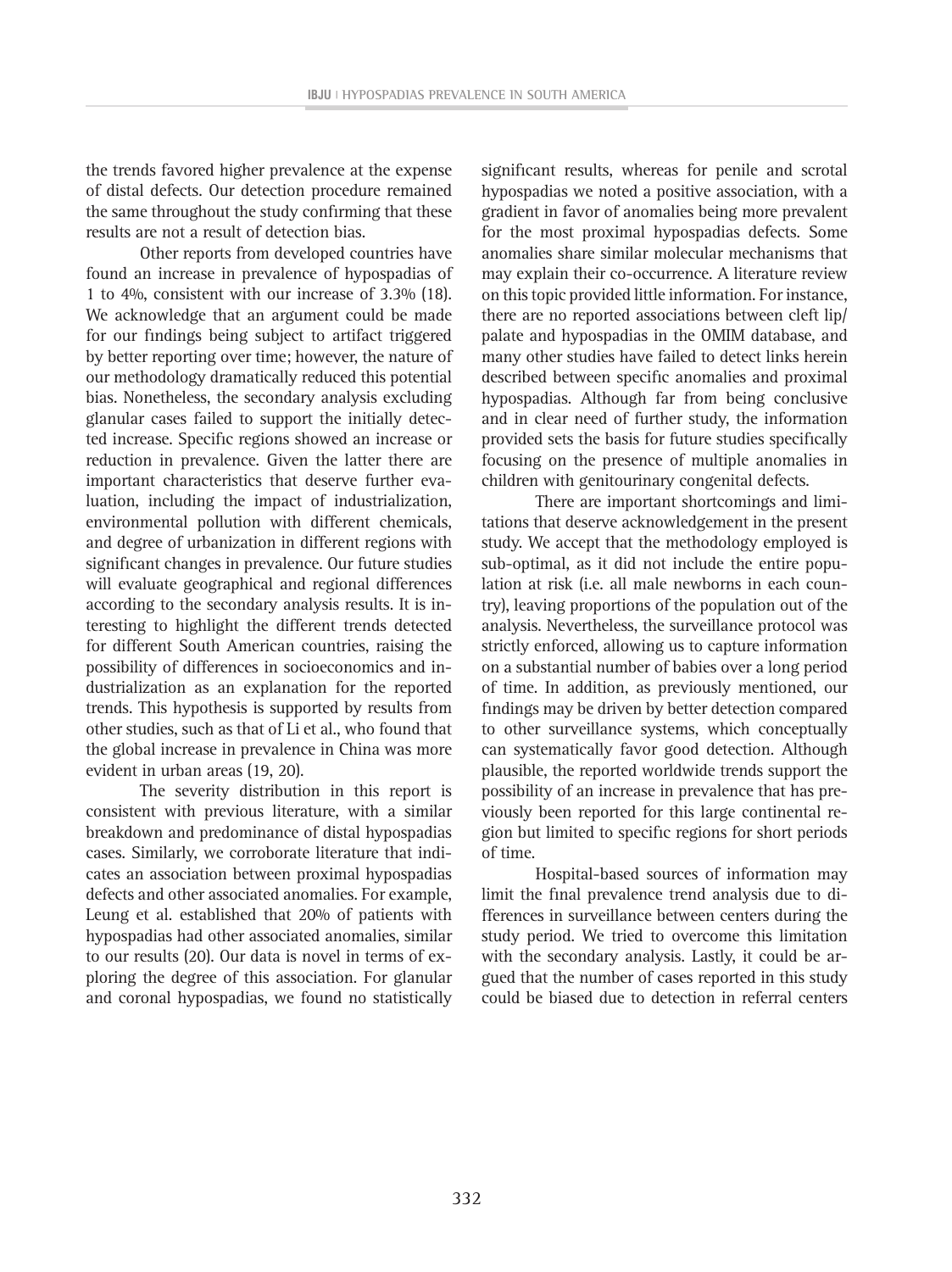dealing with high-risk pregnancies. This, however, was not the case, as the included healthcare institutions were busy general hospitals.

Despite these perceived limitations, we propose that our results have value given the standardized way that the data was collected and that the study was conducted during the entire period. All included centers provided uninterrupted surveillance of their patients during their participation in the study, and centers with missing information were excluded to improve the quality of our results. Ultimately, this information supports prevalence patterns described in the literature but the secondary analysis made it difficult to conclude that there has been a clear increase in this previously under-evaluated part of the world.

#### **CONCLUSIONS**

Our study is unique given the large geographical region, the study period, and sample size analyzed. We identified an increasing trend in hypospadias prevalence supported by a standardized methodology in specific regions and periods and novel information about associated congenital anomalies. However, subsequent analysis failed to find evidence supporting a global increase, particularly when severe hypospadias were selectively analyzed. Further studies are needed in order to determine whether environmental factors might be involved in specific regions.

#### **ABBREVIATIONS**

**ABD** = Abdominal wall **CNS** = Central nervous system **CV** = Cardiovascular **ECLAMC** = Latin-American Collaborative Study of Congenital Malformations **FA** = Facial anomalies **GIT** = Gastrointestinal tract **GUT** = Genitourinary tract **IH** = Isolated hypospadias **NIH** = Non-isolated hypospadias

## **CONFLICT OF INTEREST**

None declared.

#### **REFERENCES**

- 1. Fernández N, Henao-Mejía J, Monterrey P, Pérez J, Zarante I. Association between maternal prenatal vitamin use and congenital abnormalities of the genitourinary tract in a developing country. J Pediatr Urol. 2012;8:121-6.
- 2. Zarante I, Franco L, López C, Fernández N. Frequencies of congenital malformations: assessment and prognosis of 52,744 births in three cities of Colombia. Biomedica. 2010;30:65-71.
- 3. Colborn T, vom Saal FS, Soto AM. Developmental effects of endocrine-disrupting chemicals in wildlife and humans. Environ Health Perspect. 1993;101:378-84.
- 4. Dolk H, Loane M, Garne E. The prevalence of congenital anomalies in Europe. Adv Exp Med Biol. 2010;686:349-64.